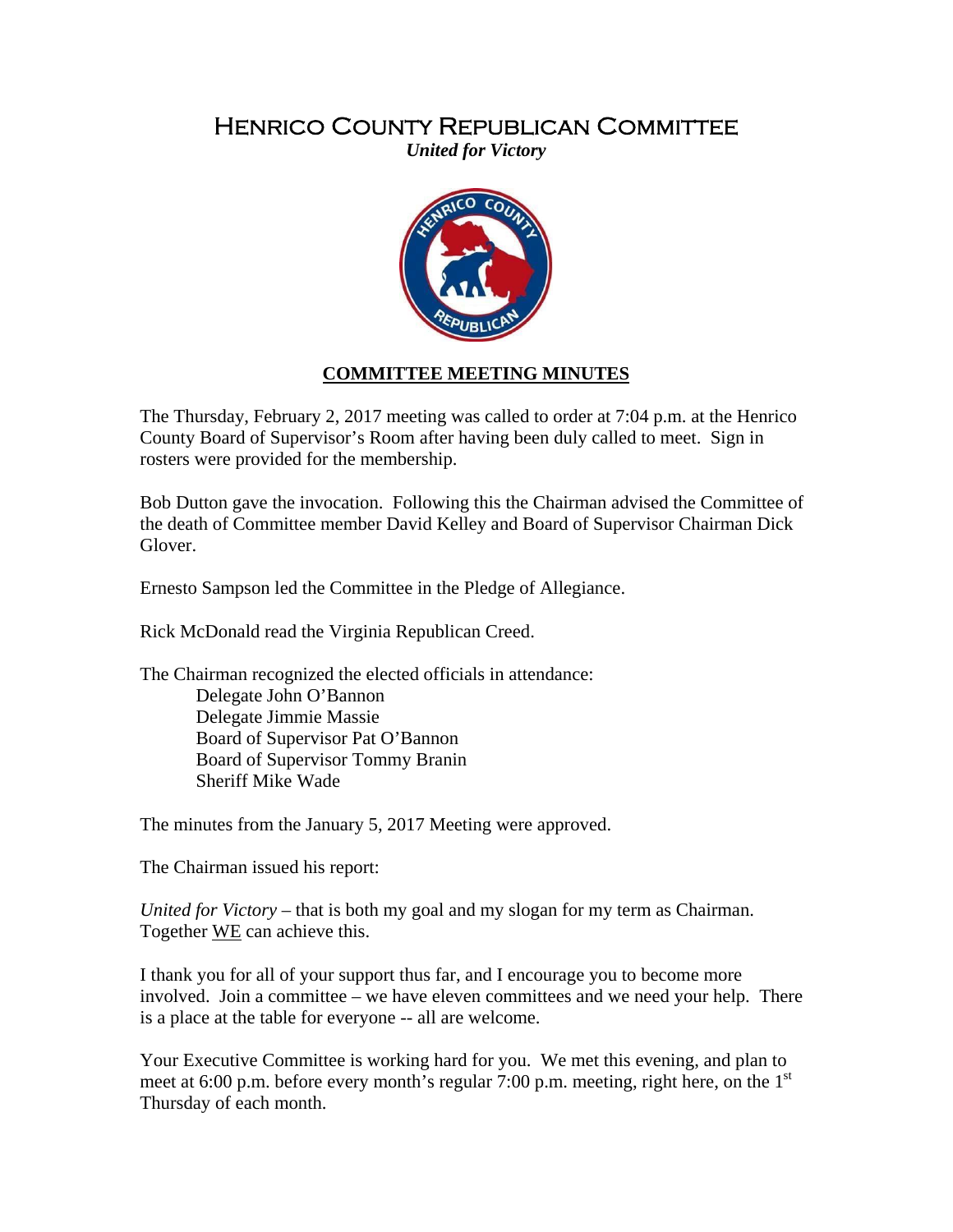We continue to have our monthly breakfast on the first Saturday of each month – our next breakfast this Saturday, February 4. Please join us at the O'Charley's on Gaskins Road near Interstate 64 at 8:00 a.m. No business, just social and a chance to hear from our interesting speakers. This Saturday's speaker is Corey Stewart, candidate for governor.

We continue to have our monthly Tusk  $&$  Trunk Socials on the 3<sup>rd</sup> Monday of each month. In most months we do one combined social at Mekong Restaurant. During election season (August through November), we have expanded these socials from one across the county to four across the county! Please come and be social – it is for all members! This month's social will be a Reagan Fundraiser Dinner at The Cultural Arts Center in Glenn Allen on February 20, 2017 from 6:00 p.m. – 9:00 p.m. The March social will be at Mekong on Monday, March 20 from 6:00 p.m. – 8:00 p.m.

We are continuously updating our website, our Facebook page and our other forms of communications, and, we are developing a media plan and a marketing plan to explore ways to increase our visibility.

The Chairman then offered to field questions, but hearing none, the chairman moved forward to other reports.

The Audit Committee had no report as the last Audit was completed in June, 2016.

In the absence of Secretary Richard Roberts, the Chairman issued the Communications Committee Report. We are continuously updating our website, our Facebook page and our other forms of communications. We are developing a media plan to determine ways to increase our visibility.

Community Engagement Chair Rick McDonald issued the Community Engagement report.

In the absence of Community Service Chair Lloyd Dunnavant, the Chairman issued the Community Service report.

Ernesto Sampson, Vice Chair (Finance), issued the Finance Committee report, and Frances Boswell issued the Treasurer's report.

In the absence of Vice Chair (Marketing) Jim Herring, the Chairman issued the Marketing Committee report. We are developing a marketing plan to determine ways to increase our visibility.

I n the absence of Vice Chair (Membership) Bob Matson, the Chairman issued the Membership report.

Tammy Beard, Vice Chair (Precinct Organization), issued the Precinct Organization report. The Magisterial Chairs or their designees issued the magisterial reports.